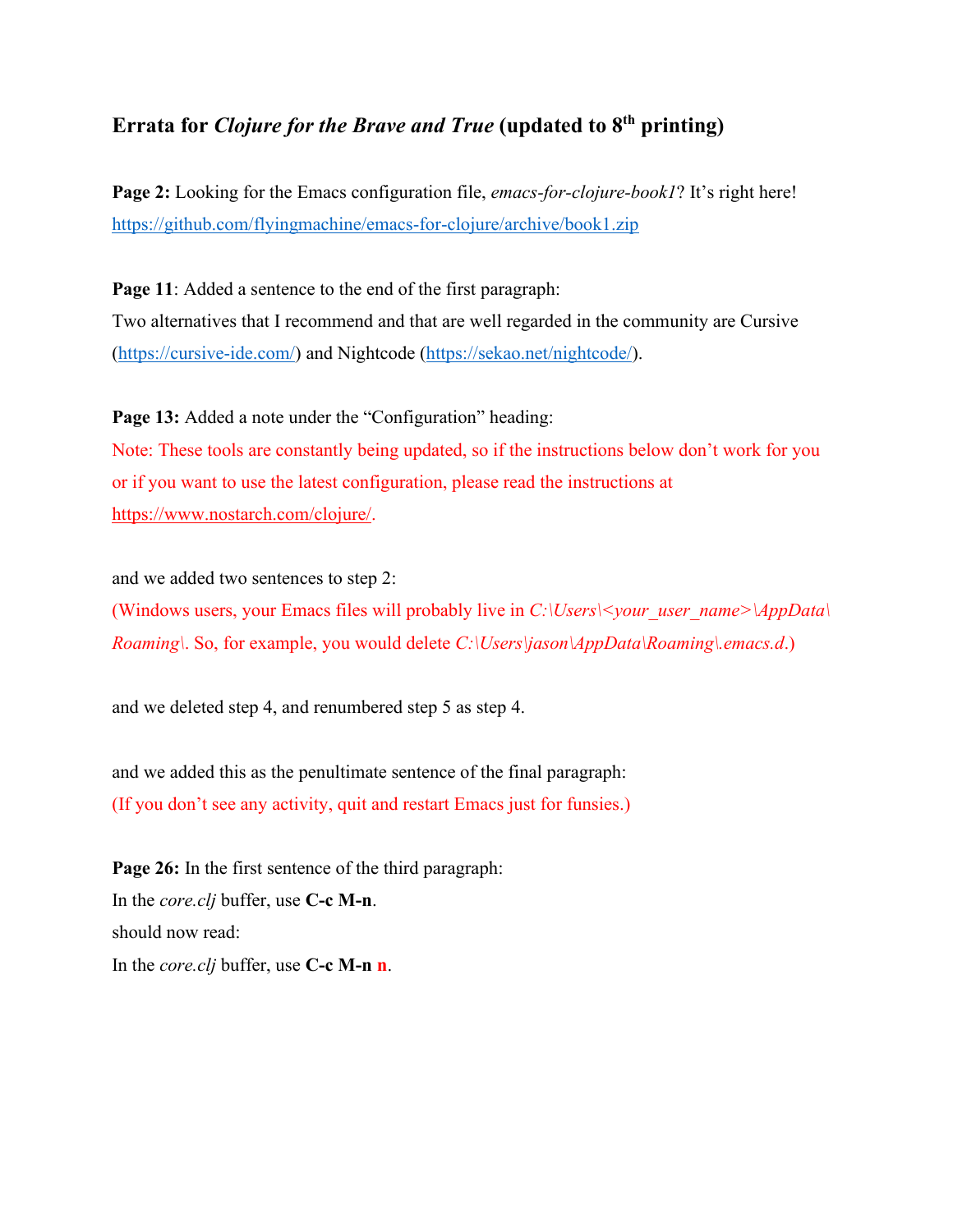## **Page 68:** We updated Figure 3-1 as follows:



Figure 3-1: Body parts correspond to ranges of numbers and get hit if the target falls within that range.

and in the third paragraph:

The body part is hit if the accumulated size is greater than the target, so if the target is 0, 1, or 2, then the head was hit. Otherwise, you take the next part, the left eye, and increase the accumulated size to 4, yielding a hit if the target is 3. Similarly, the left hand gets hit if the target is 4 or 5.

should now read:

The body part is hit when the accumulated size exceeds the target, so if the target is less than 3, then the head was hit. Otherwise, you take the next part, the left eye, and increase the accumulated size to 4, yielding a hit if the target is greater than or equal to 3 and less than 4. Similarly, the left hand gets hit if the target is greater than or equal to 4 and less than 6.

Page 82: The second sentence that reads: Each entry has the year, month, day, and what you ate. should now read: Each entry has the month, day, and what you ate.

**Page 95:** In the final paragraph, the second sentence that reads:

First, map creates a seq of key-value pairs like ([:name "Bella Swan"] [:glitter-index] 0). should now read:

First, map creates a seq of key-value pairs like ([:name "Bella Swan"] [:glitter-index 0]).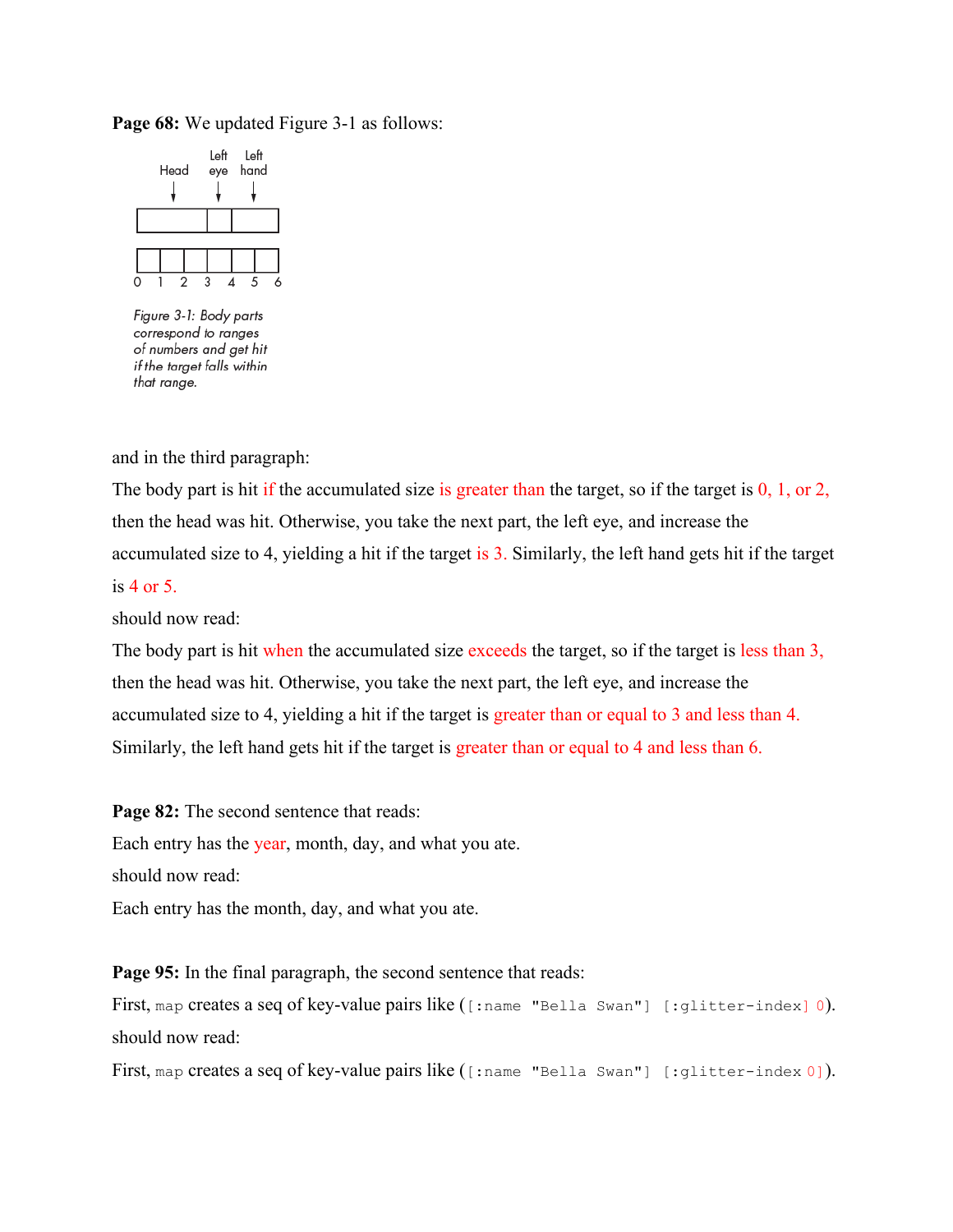Page 118: The sentence under Figure 5-4 that reads:  $\ldots$  positions 1, 6, and 11 have valid moves  $\ldots$ should now read:  $\ldots$  positions 1, 6, 11, and 13 have valid moves  $\ldots$ 

**Page 182:** The first sentence that reads:

. . . the pairs are arranged in order-details-validation). should now read: . . . the pairs are arranged in order-details-validations).

**Page 183:** The first line of the second code listing that reads:

```
(if-valid order-details order-details-validation errors
should now read:
(if-valid order-details order-details-validations errors
```
**Page 184:** The first line of the code listing in Exercise 1 that reads:

(when-valid order-details order-details-validation should now read: (when-valid order-details order-details-validations

**Page 201:** In the final paragraph, the two instances of "@butter-promise" should be "butterpromise."

**Page 212:** The third line of the third code listing that reads:

```
 (future (println (:percent-deteriorated zombie-state)))))
```

```
should now read:
```
(future (println (:cuddle-hunger-level zombie-state)))))

Page 217: The final code line that reads:

```
; This throws "IllegalStateException That's not mathy!"
should now read:
```
; This throws "IllegalStateException: That's not mathy!"